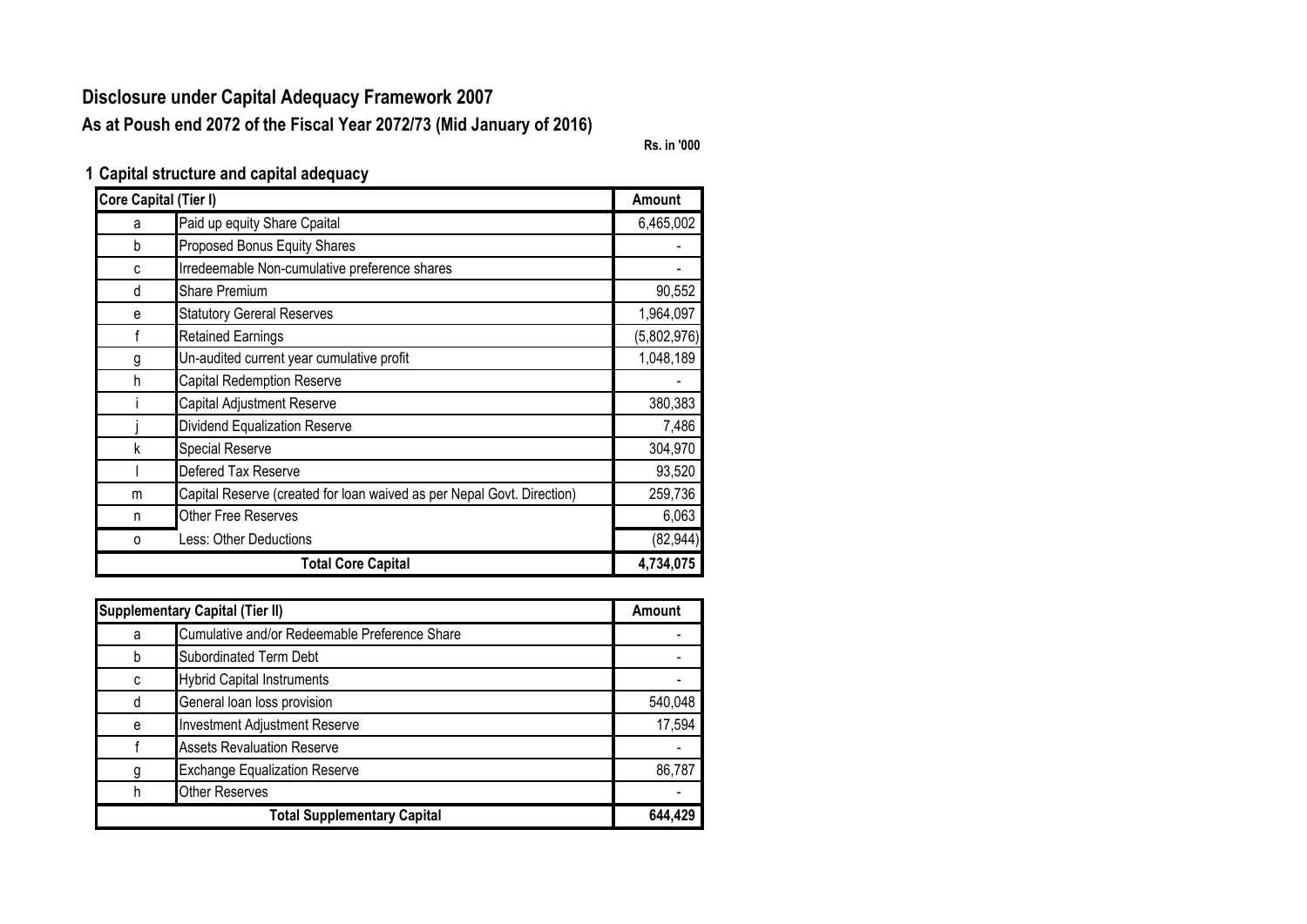#### **Details of Subordinated Term Debt:**

Not Applicable

### **Deduction from Capital**

Not Applicable

#### **Total Capital Fund**

| <b>Particulars</b>                                           | Amount    |
|--------------------------------------------------------------|-----------|
| Core Capital (Tier 1) (after deduction of qualifying amount) | 4,734,075 |
| Supplementary Capital (Tier 2)                               |           |
| <b>Total Capital Fund</b>                                    | 5,378,504 |

**Capital Adequacy Ratio: 9.11%**

#### **2 Risk weighted exposures for Credit, Market and Operational Risk**

| <b>Risk Weighted Exposures</b>                                                        | Amount     |
|---------------------------------------------------------------------------------------|------------|
| Risk Weighted Exposure for Credit Risk                                                | 49,540,470 |
| Risk Weighted Exposure for Operational Risk                                           | 5,439,699  |
| Risk Weighted Exposure for Market Risk                                                | 169,586    |
| <b>Total Risk Weighted Exposures</b>                                                  | 55,149,755 |
| Supervisor's adjustment (addition)                                                    |            |
| 1 % of Net Interest Income on market risk (due to poor assets-liabilities management) | 33,110     |
| 4 % of Gross Income on Operational risk (due to weak operational risk management)     | 1,655,424  |
| 4 % of Risk Weighted Exposure (Supervisor's addition due to poor risk management)     | 2,205,990  |
| Total Risk Weighted Exposures (after supervisor's adjustment)                         | 59,044,279 |

**Risk weighted exposures under each 11 categories of Credit Risk**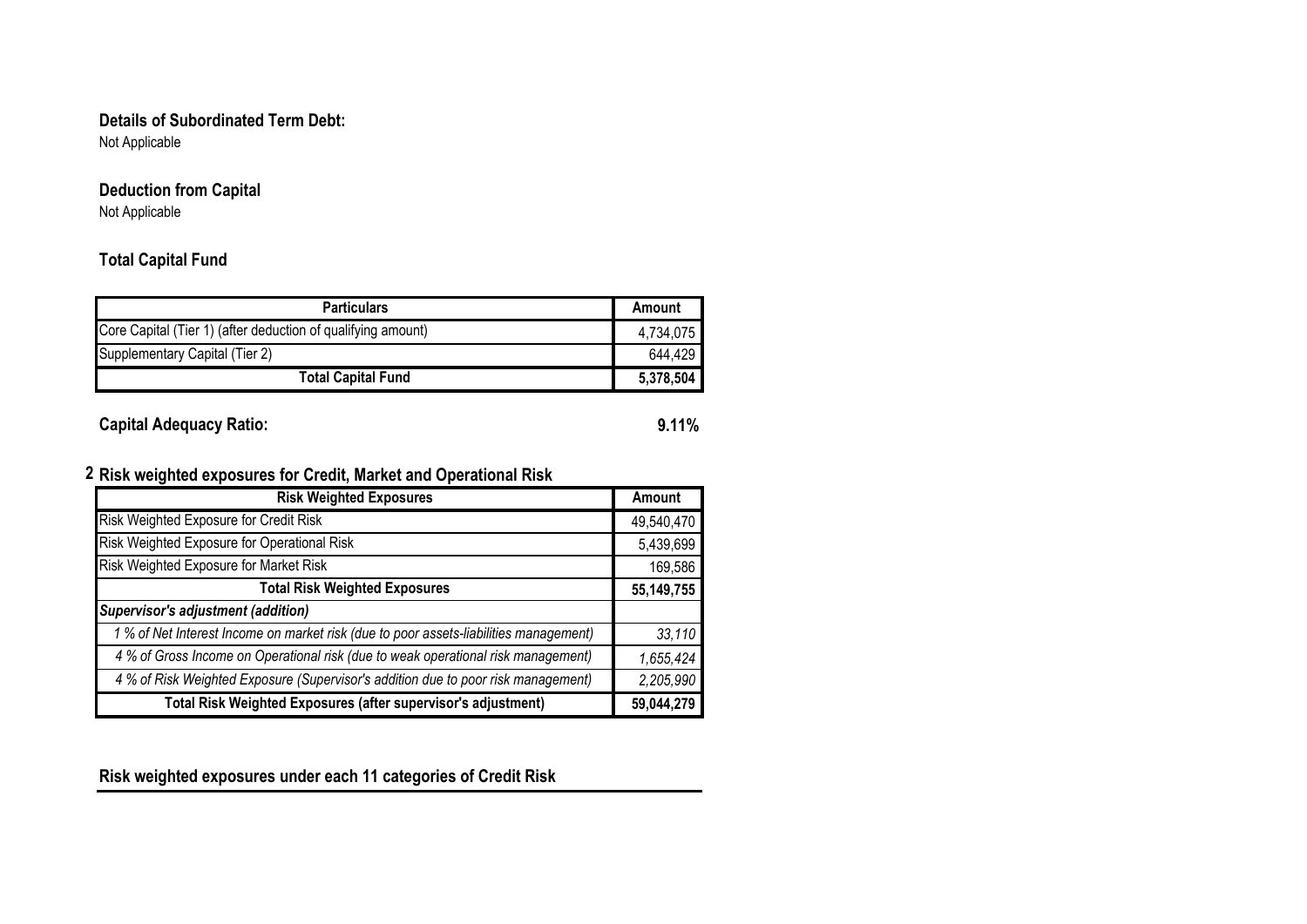| S. N.          | <b>Categories</b>                                  | <b>Risk</b><br>Weighted<br><b>Exposure</b> |
|----------------|----------------------------------------------------|--------------------------------------------|
|                | <b>Claims on Government and Central Bank</b>       |                                            |
| $\overline{2}$ | <b>Claims on Other Financial Entities</b>          |                                            |
| 3              | Claims on Banks                                    | 301,118                                    |
| 4              | Claims on Domestic Corporates and Securities Firms | 10,394,624                                 |
| 5              | Claims on Regulatory Retail Portfolio              | 14,637,671                                 |
| 6              | Claims secured by residential properties           | 2,947,615                                  |
| 7              | Claims Secured by Commercial real estate           | 666,325                                    |
| 8              | Past due claims                                    | 4,499,425                                  |
| 9              | High Risk claims                                   | 606,236                                    |
| 10             | <b>Other Assets</b>                                | 5,418,840                                  |
| 11             | <b>Off Balance Sheet Items</b>                     | 4,126,557                                  |
|                | Total                                              | 43,598,411                                 |

# **Amount of Non Performing Assets (both Gross and Net)**

| <b>Particulars</b>    | Amount                   |                          |            |
|-----------------------|--------------------------|--------------------------|------------|
|                       | Gross                    | Provision                | <b>Net</b> |
| Bass B (Restructured) | $\overline{\phantom{0}}$ | $\overline{\phantom{0}}$ |            |
| Substandard           | 284,003                  | 71,001                   | 213,002    |
| Doubtful              | 155,342                  | 77,671                   | 77,671     |
| <b>Bad</b>            | 1,681,050                | 1,681,050                | -          |
| Total                 | 2,120,395                | 1,829,722                | 290,673    |

#### **NPA Ratios**

| Gross NPA to Gross Advances | .85%     |
|-----------------------------|----------|
| Net NPA to Net Advances     | $0.55\%$ |

# **Movement in Non Performing Assets**

| Particulars                                   | This      | , Quarter revious Quart | <b>Changes</b><br>% |
|-----------------------------------------------|-----------|-------------------------|---------------------|
| 000"<br>Non<br>. Performing Assets<br>(Rs. In | 2,120,395 | 2,029,296               | 4.30%               |